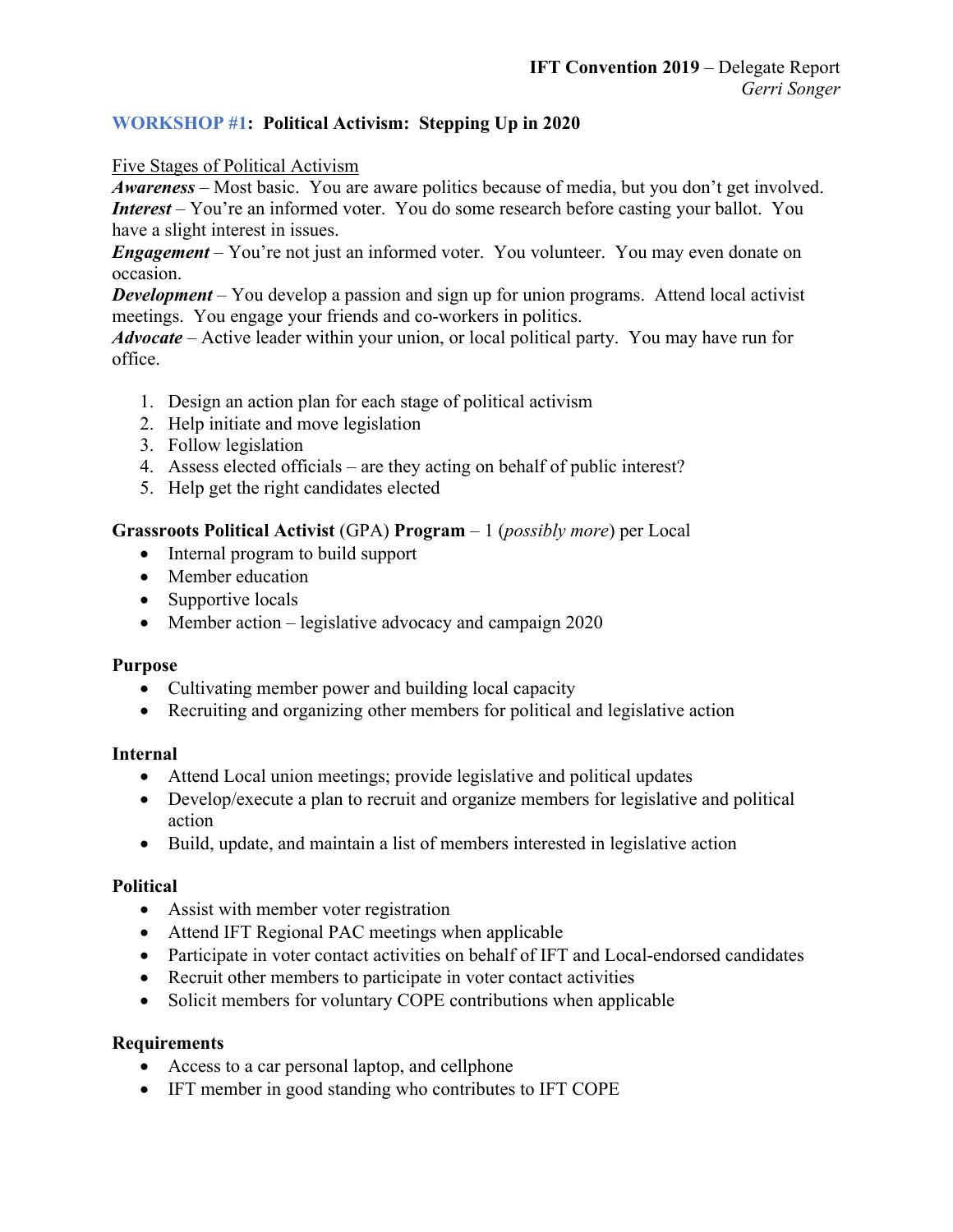- Completed modules  $4 \& 5$  of the Worksite Leader Training, Build a Political Powerhouse, or a GPA Training conducted by the IFT Department of Political Activities (DPA)
- Positive attitude about political action and legislative advocacy
- Effective communication skills, organized, reliable, and detailed

#### **Accountability**

- Work directly with the IFT DPA and submit two updates per year
- Coordinate efforts with Local union leadership

#### **Compensation**:

- Annual stipend of \$1,000 to be paid in two installments of \$500
- Expenses up to \$500 per year; expenses must be pre-approved

#### **Other Information**:

- Local presidents and IFT staff may not serve as a GPA
- GPA applicants will be approved by the IFT DPA in collaboration with the Local President
- GPAs can serve a term of two years with a maximum of three terms (six years total)

### **IFT PAC Process** – 3 Step Endorsement Process

- Step 1 Regional meetings
- Step 2 IFT statewide PAC meeting

Step 3 - IFT Executive Board

### **WORKSHOP #2: How TIFs Defund Our Schools and What To Do About It**

- TIFF the property value of all the real estate within the boundaries at that time is designated as the "base value."
- This is the amount that, for a set amount of years after the fact, generates revenue through the city's property tax process.
- Everything over and above that, through an increase in value of existing real estate and new development in that time frame, goes into a separate fund, which is earmarked

### **TIFs** (Value Capture)

Help slum and blight areas

- Get control over development process before TIF is implemented
- Get the community involved in the process
- Insert statements that will stop TIF if area is negatively impacted

### **How to Research Your Area** – Tips on how to find info on TIFs

# Comptroller's Warehouse – Tax Increment Financial Reports

Susana Mendoza, Illinois

https://illinoiscomptroller.gov/financial-data/local-government-division/local-government-data/

- 1. Name of district and dates of origin and termination
- 2. Legal requirements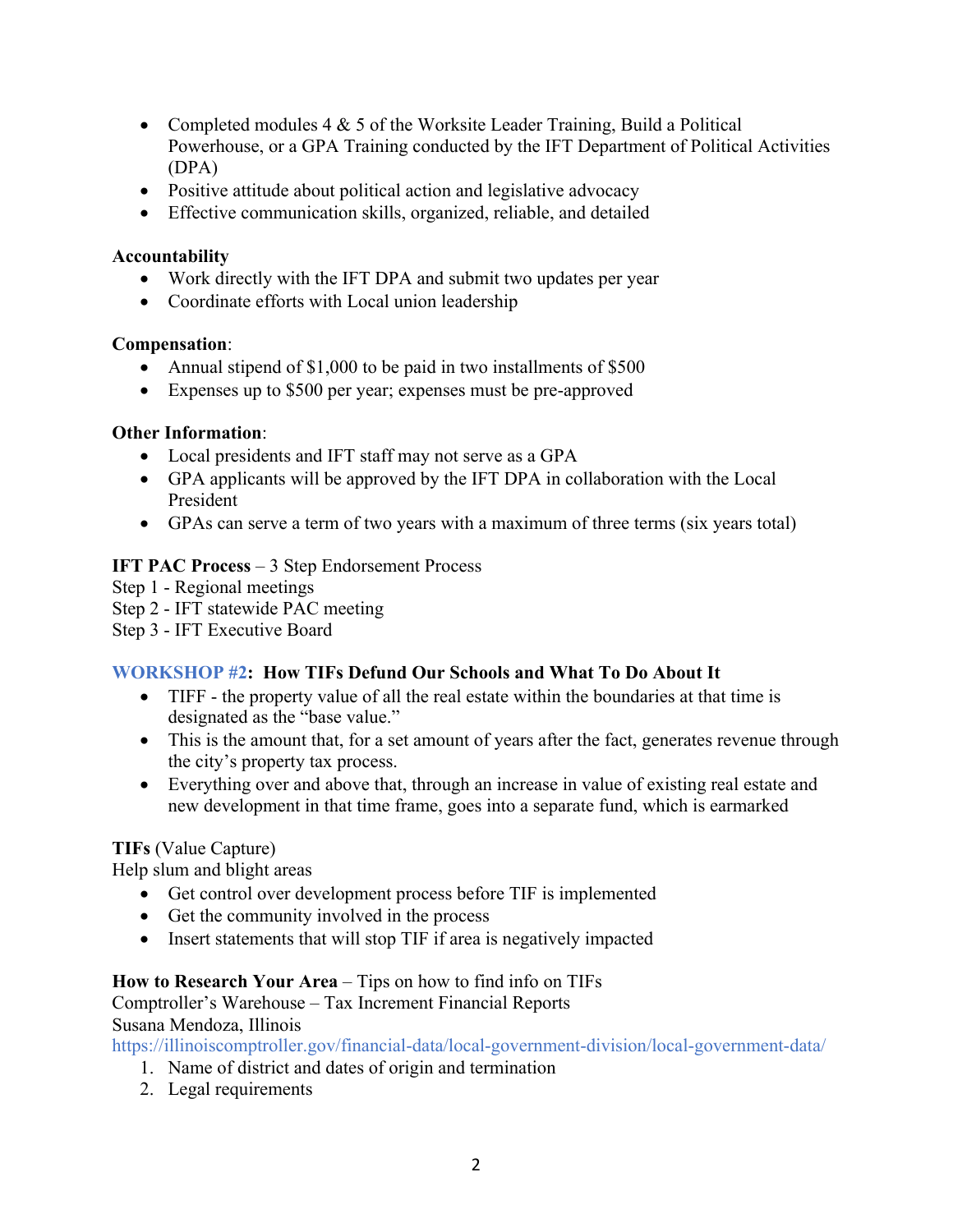- 3. Information about TIF's yearly income and expenditures, and as cumulative totals
- 4. Itemized expenses for that year
- 5. List of vendors paid
- 6. Breakdown of fund at the end of year reporting period, including any surplus
- 7. Any property purchased with TIF funds
- 8. List of projects as well as the percentage of private and public funds used for each
- 9. Base EAV values compared to Reporting Year
- 10. Information about Job Creation
- 11. General Description of project areas
- 12. Attachments A-M (for descriptions see last page)

## **WORKSHOP #3: Build a Stronger Union and Increase Member Activism Through Union Professional Development**

## Student Debt Clinics (90-minute session)

AFT Student Debt Clinics cover the landscape of free and underused federal programs that help many student loan borrowers lower their monthly payments and, in some cases, even have their debt forgiven.

AFT Professional Learning Program (more than 20 courses)

Union Train the Trainer – Staff Development

The AFT Professional Learning Prgram represents one of the union's major efforts to improve student achievement by making a difference in practitioners' performance and professional growth. To see the catalog of course offerings, go to http://www.aft.org/sites/default/files/aftplprogram.pdf.

### Union Leadership Institute

Designed to meet the needs of both new and experienced local leaders and activists in all IFT constituency groups. ULI course descriptions and registration forms are available at www.iftaft.org.

Participants can select and complete one of the ULI core courses over three weekend-long sessions. The core courses for the upcoming year are:

- Boot Camp for Union Leaders
- Effective Grievance Administration
- Introduction to Collective Bargaining
- Building and Sustaining Union Power

In addition, union and professional development training is offered and can be completed within a single ULI weekend session:

- The Union's Response to Student Trauma and Stress
- Worksite Leader Training

# Leadership Education and Development Program (LEAD )

In partnership with the AFT and Cornell University, the LEAD program helps local union and council teams establish strong relationships with their members and the community. Throughout the year-long program, LEAD teams hold several collaborative meetings to assess their challenges, determine how to strategically overcome them, and develop an effective action plan.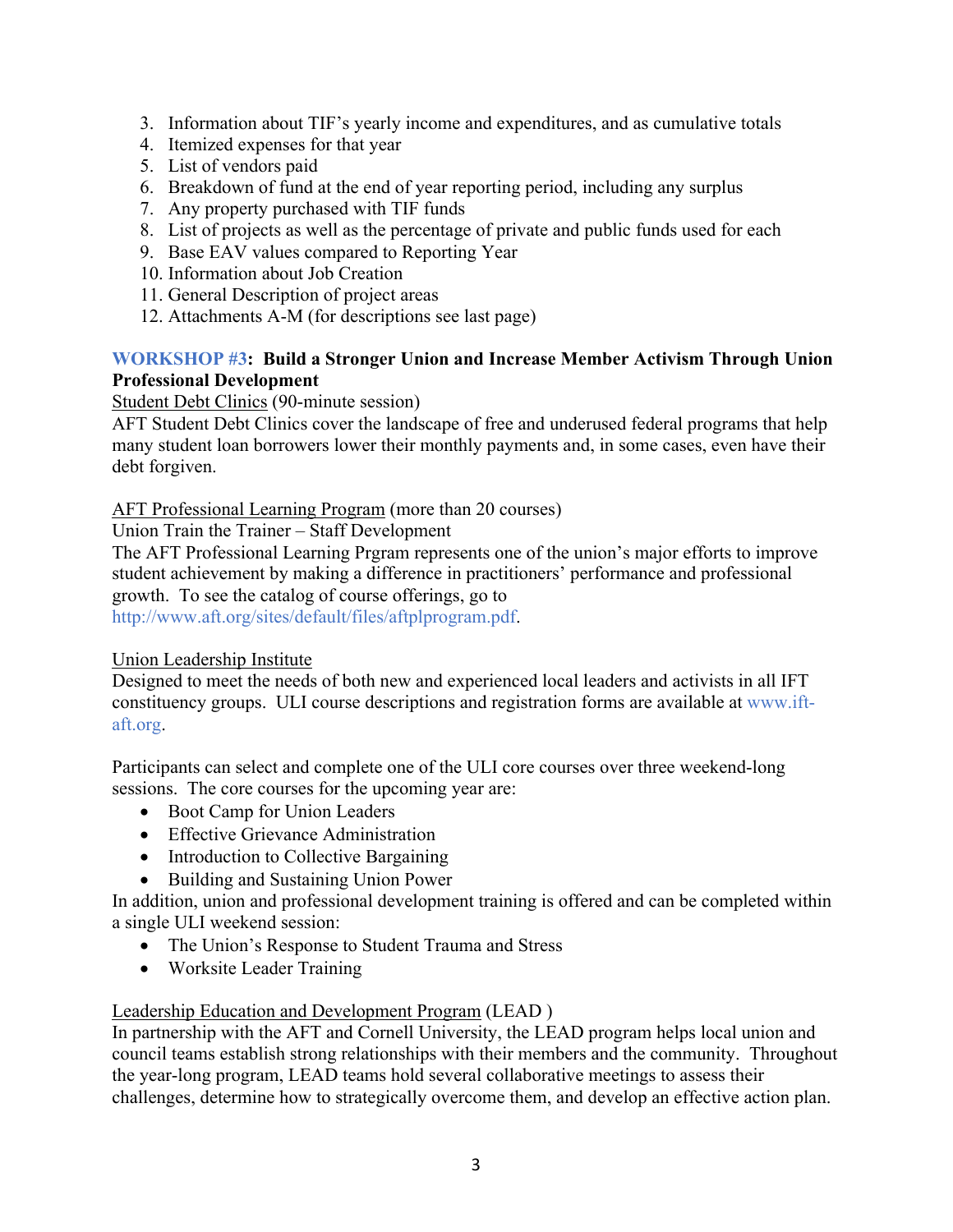View IFT Website, Union Link, and personal email for upcoming events.

Online Resources: *Share My Lesson* – www.sharemylesson.com Free award-winning lesson-sharing website *Colorin Colorado* – colorincolorado.org Premier national website serving educators and families of English language learners in grades pre- $K - 12$ *First Book* – www.firstbook.org

Have distributed more than 5 million books to classrooms and programs serving students and families in need and connected thousands of educators and staff to ongoing resources.

**WORKSHOP #4: Doing Our Part: The Union Response to Student Stress and Trauma** Panelists shared stories about how Response to Student Stress and Trauma has been implemented in various schools.

#### **GENERAL SESSION**

*Marisel Hernandez*, Esq., Parliamentarian Welcome – *Jane Russell*, IFT Secretary-Treasurer Land Acknowledgement Code of Conduct State of the Union Keynote Address – *Daniel J. Montgomery*, IFT President Committee Reports – Audit, Budget, Credentials, Constitution, Nominating, Election, Special Order of Business: Honoring Karen GJ Lewis, NBCT

**Dick Durbin**, *U.S. Senator* VIEW: https://youtu.be/BdTkedcDfwE

**J.B. Pritzker,** *IL Governor* VIEW: https://youtu.be/\_brHjUJFrrQ **Fair Tax**: Opening up constitution allows legislators access to making changes in Pension Protection Clause.

**Mary Edly-Allen,** *IL Representative* VIEW: https://youtu.be/jN\_Zngb\_J9M

### **Coalitions**

IL Working Together – https://www.illinoisworkingtogether.org/ We Are One, IL – https://www.weareoneillinois.org/

Social Media isn't enough – we need face-to-face conversations via Community Building and Issue-Specific Campaigns

**RESOLUTIONS** – IFT Delegates from Local 1211 took the floor for the resolutions below (download IFT app for full list of Resolutions).